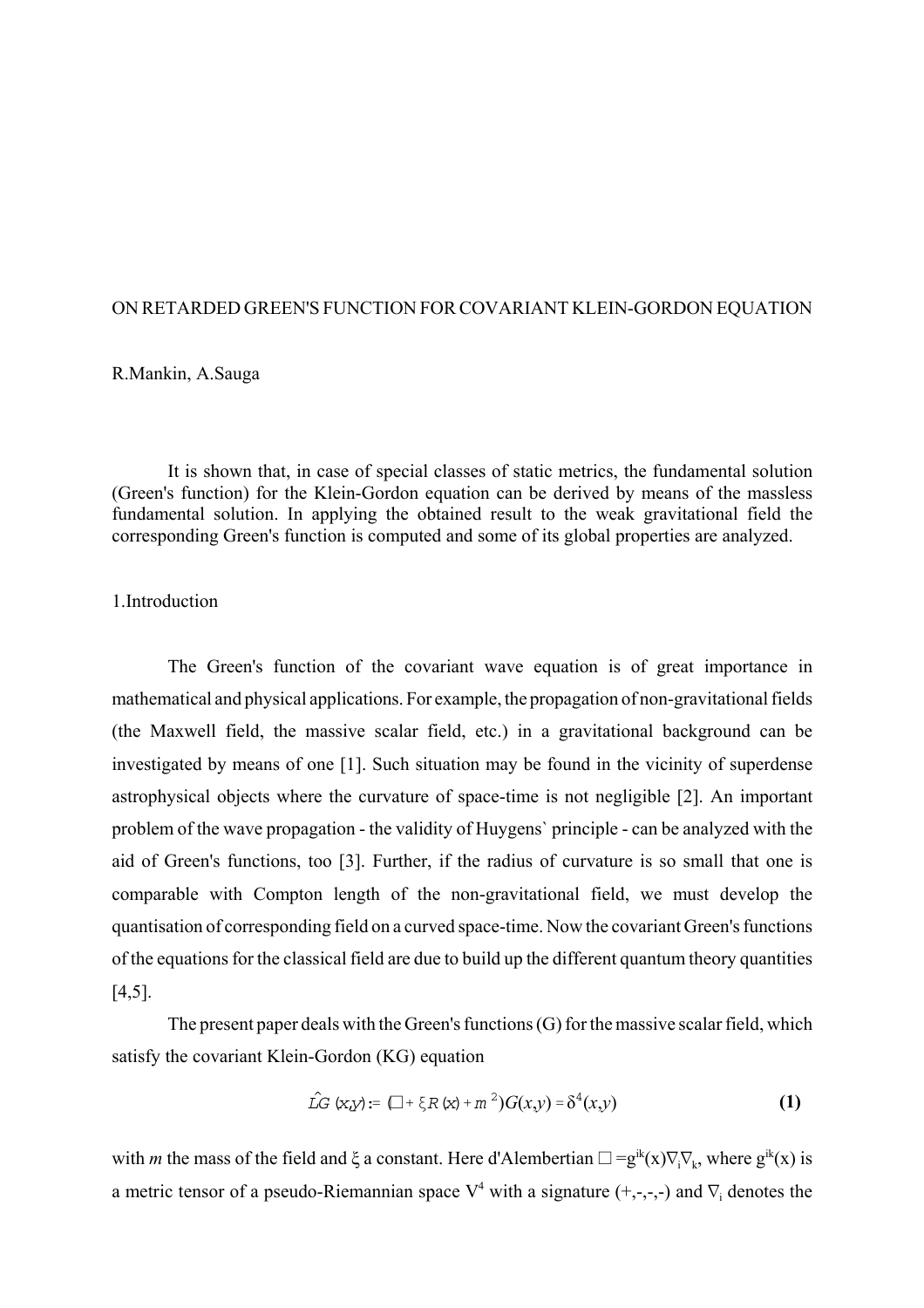covariant derivative. The scalar curvature has the opposite sign in comparison with the scalar curvature in [5,6] and  $\delta^4(x, y)$  is Dirac delta distribution in  $V^4$ . All differentiations of two-point functions refer to the first argument and small Latin indices run from 0 to 3.

The theory of covariant Green's functions is proposed in the works [1,3,6]. According to the mentioned works, on a causal domain  $\Omega \subseteq V^4$  (see [6]), the retarded and advanced Green's functions (fundamental solutions) are given by expression

$$
G^{\pm}(x,y) = \frac{1}{4\pi} (W(x,y) \delta^{\pm}(\sigma(x,y)) + V^{\pm}(x,y)) .
$$

The world function  $\sigma(x,y)$  is equal to half square root of the geodesic distance between the points  $x,y$ .  $\sigma$  is negative for space-like intervals, positive for time-like ones and satisfies the equation  $\nabla^i$ σ $\nabla_i$ σ = 2σ. Transport scalar W(x,y) coincides with the scalarised Van Vleck determinant and satisfies the transport equation with the additional condition [6]:

$$
(2\nabla^{i}\sigma\nabla_{i} + (\Box \sigma - 4))W(x,y) = 0, \forall x, y \in \Omega, W(y,y) = 1.
$$
 (2)

Delta distributions  $\delta^{\pm}(\sigma(x,y))$  have supports on the future light-cone  $C^{\pm}(y)$  and on the past lightcone C'(y) respectively. The tail terms  $V^{\pm}(x,y)$  have supports in closures  $J^{\pm}(y) = C^{\pm}(y) \cap D^{\pm}(y)$ , where  $D^{\pm}(y)$  denotes interiors of the cones  $C^{\pm}(y)$ , and are determined by the characteristic Cauchy problem [6]. In the region  $D^{\dagger}(y)$  the functions  $V^{\dagger}$  must satisfy homogeneous differential equation

$$
\hat{L}V^{\pm}(x,y)=0\tag{3}
$$

which is completed by characteristic initial conditions

$$
\hat{P}V^{\pm}(x,y) := (2\nabla^{i}\sigma \nabla_{i} + (\Box \sigma - 2))V^{\pm}(x,y) = -\hat{L}W(x,y),
$$
  

$$
\forall x \in C^{\pm}(y).
$$
 (4)

We shall only discuss  $V^+$  because the corresponding results for  $V^-$  can be deduced by reversing the time orientation of Ω and hence we can omit the notation " $\pm$ ".

As the explicit calculation of *G* is quite difficult it has been done only for particular metrics [5,6,8]. To get an information about the fundamental solutions in less special space-times different approximation methods are valuable.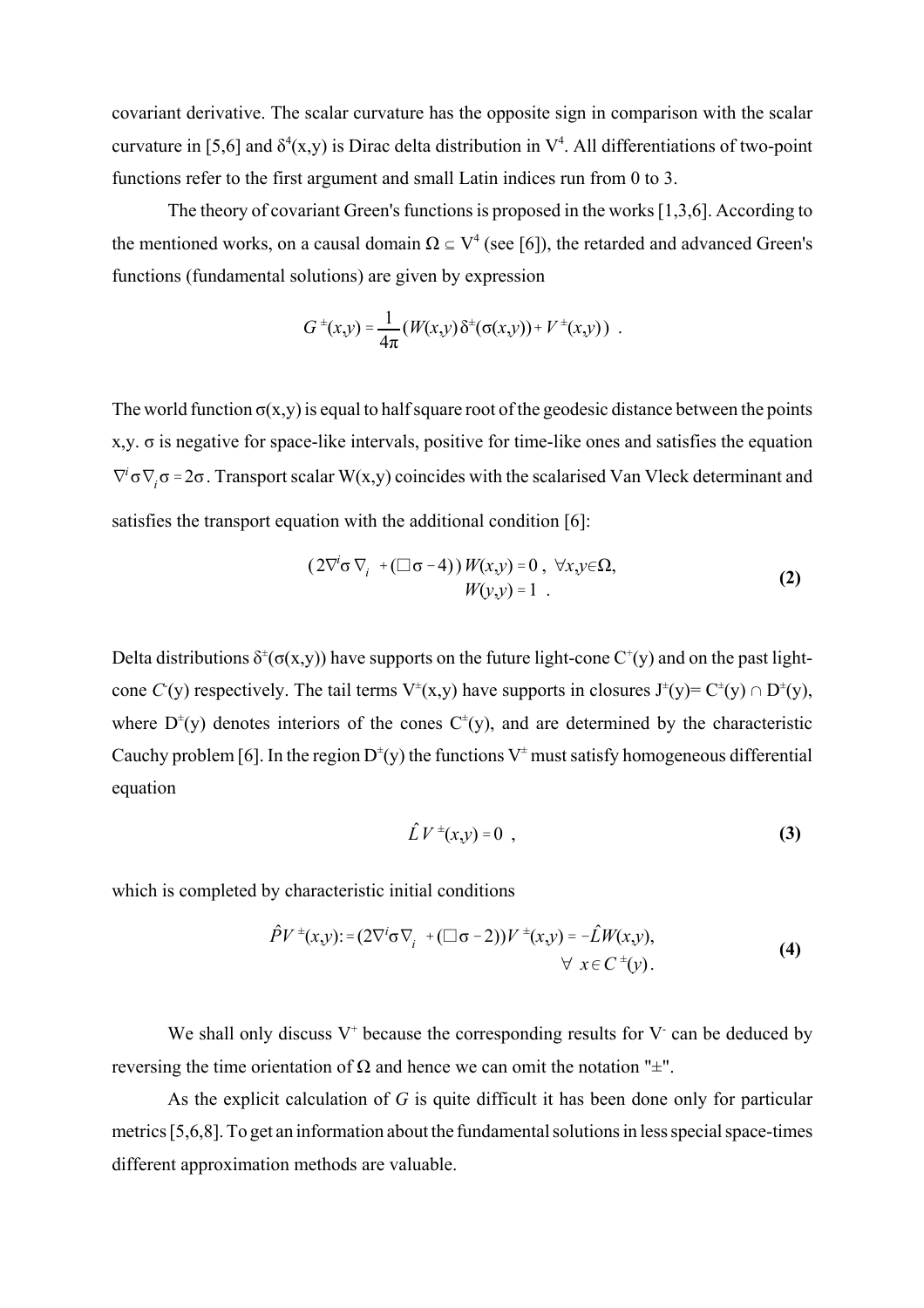In Hadamard's method  $V(x,y)$  is expanded up as a power series in  $\sigma$  [6,7]. That technique has been used by DeWitt [1,4], Günther [3], John [9] and others for different wave equations. Such approach is true near the light-cone where  $\sigma$ -0. For example, in discussing regularization procedures in quantum field theory the Green's functions of near arguments  $(x\rightarrow y)$  are used and above-mentioned way is sufficient [4,5]. In other applications (particle production, interacting fields), where the information about nonlocal effects is required, one would use a different method.

An alternative expansion procedure is based on the assumption that we have a small perturbation on the Minkowskian metric. Such approach was used for the massless scalar field and vector field in the works [3,10 - 14]. In the present paper we shall apply the perturbation method to the Klein-Gordon equation.

2. The first order approximation

We assume that the gravitational field is weak and the metric tensor can be expanded up in the small parameter ε:

$$
g_{ik}(x) = g_{ik}(x) + \varepsilon \gamma_{ik}(x) + 0(\varepsilon^2).
$$

The parameter  $\varepsilon$  marks the order of deviation from the metric tensor of flat space-time  $g_{ik}(x)$ . 0 Here and in the following, index 0 denotes the quantities of a flat space-time. All quantities which depend on metric will be expanded up to the first order in ε, too. It must be pointed out that  $W = 1$  and the functions  $\sigma$ ,  $\sigma$ , *W* are given in the works [11,12]. 0 0  $\overline{1}$ 1

Now we shall use the approximation method to find the first order tail term for the Klein-Gordon equation. Let us search for V of the form

$$
V(x,y) = W(x,y) Z(\sigma(x,y)) + \varepsilon V(x,y) + O(\varepsilon^2) ,
$$

where

$$
Z(\sigma) = -\frac{m}{\sqrt{2\sigma}} J_1(m\sqrt{2\sigma})
$$
 (5)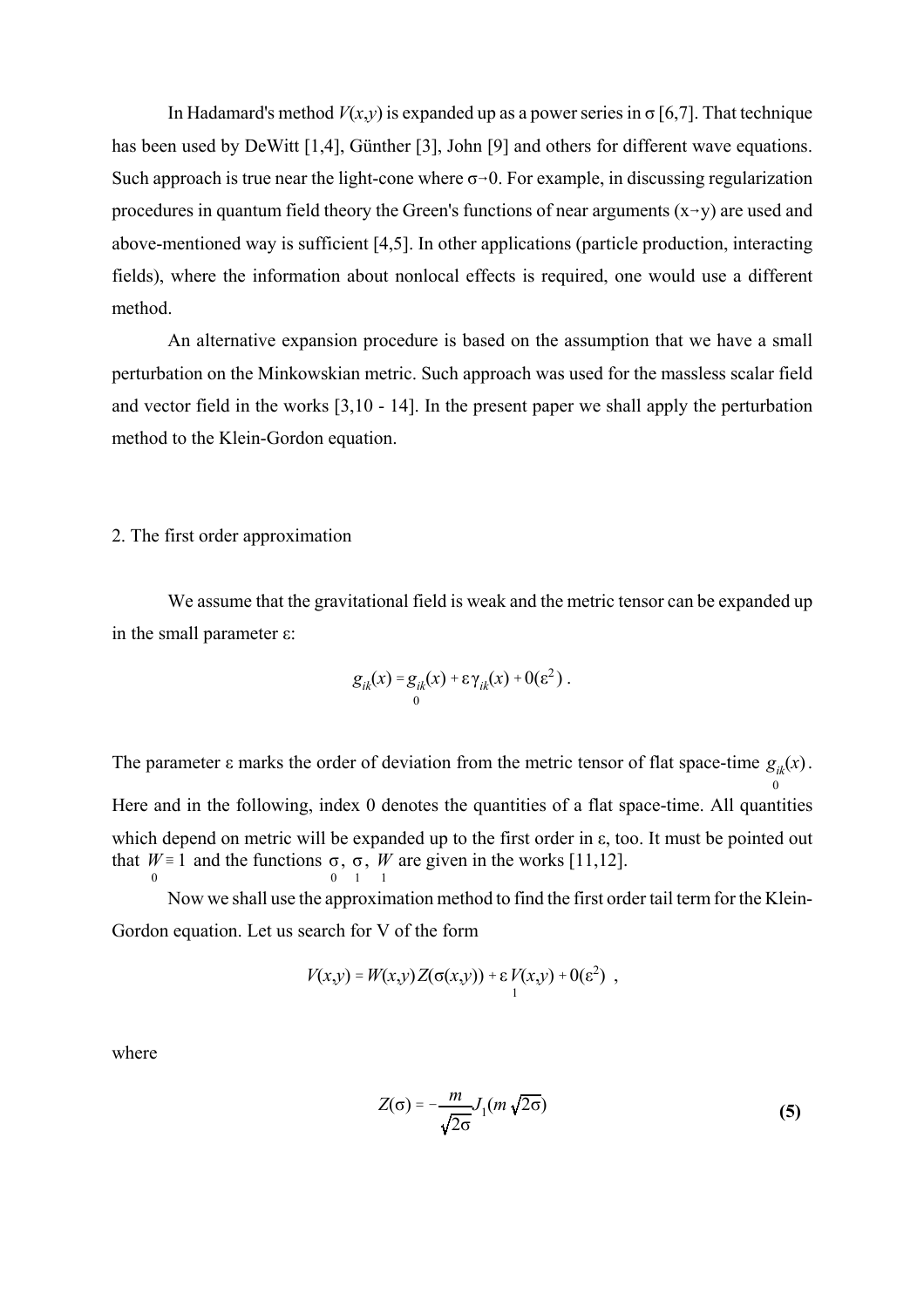and  $J_1$  denotes the Bessel function of first order. The function (5) is similar to the tail term on a Minkowskian space-time,  $Z(\sigma) = V(x,y)$ . 0  $) = V$ 0 (*x*,*y*)

After expanding up the equations (3,4), the characteristic initial value problem for V 1 becomes:

$$
\varepsilon \hat{L} V(x,y) = -V(x,y) \hat{L}_M W(x,y) , \qquad x \in D^{+}(y) ,
$$
  

$$
\varepsilon \hat{P} V(x,y) = -\hat{L}_M W(x,y) , \qquad x \in C^{+}(y) ,
$$

where  $\hat{L}_M$  denotes the wave operator for the massless field,  $L_M$ : =  $\hat{L}$  -  $m^2$ . As on the Minkowskian space-time the tail term of the fundamental solution for the KG equation is known, it is just  $v$ , 0 we can solve the characteristic Cauchy problem for  $v$ . Let us use the integral representation of 1

the solution of the non-homogeneous characteristic initial value problem, given in the book [6]. To simplify the notations, we shall set

$$
\Omega_0 := J^-(x) \cap J^+(y) , \qquad \Sigma_y := J^-(x) \cap C^+(y) ,
$$
  

$$
\Sigma_x := C^-(x) \cap J^+(y) , \qquad S := C^-(x) \cap C^+(y) .
$$

Note that  $\partial \Omega_0 = \Sigma_x U \Sigma_y$  and the 2-surface  $S = \partial \Sigma_x = \partial \Sigma_y$ . Now, according to [6], V is the sum of two terms:

$$
V = V' + V'' \n1 \n1 \n1 \n1
$$

The first summand is derived from the initial condition:

$$
\varepsilon V' = -\frac{1}{4\pi} \int_{S} \hat{L}_M W \omega(z) - \frac{1}{4\pi} \int_{\Sigma_y} V(x,z) \hat{L}_M W \mu_y(z) . \tag{6}
$$

The other one is

$$
\varepsilon V^{\prime\prime} = -\frac{1}{4\pi} \int_{\Sigma_x} V(z, y) \hat{L}_M W \mu_x(z) - \frac{1}{4\pi} \int_{\Omega_0} V(x, z) V(z, y) \hat{L}_M W \mu(z).
$$
(7)

Here  $W = W(z, y)$ , a Leray form  $\mu_x$  and 2-form  $\omega(z)$  are defined by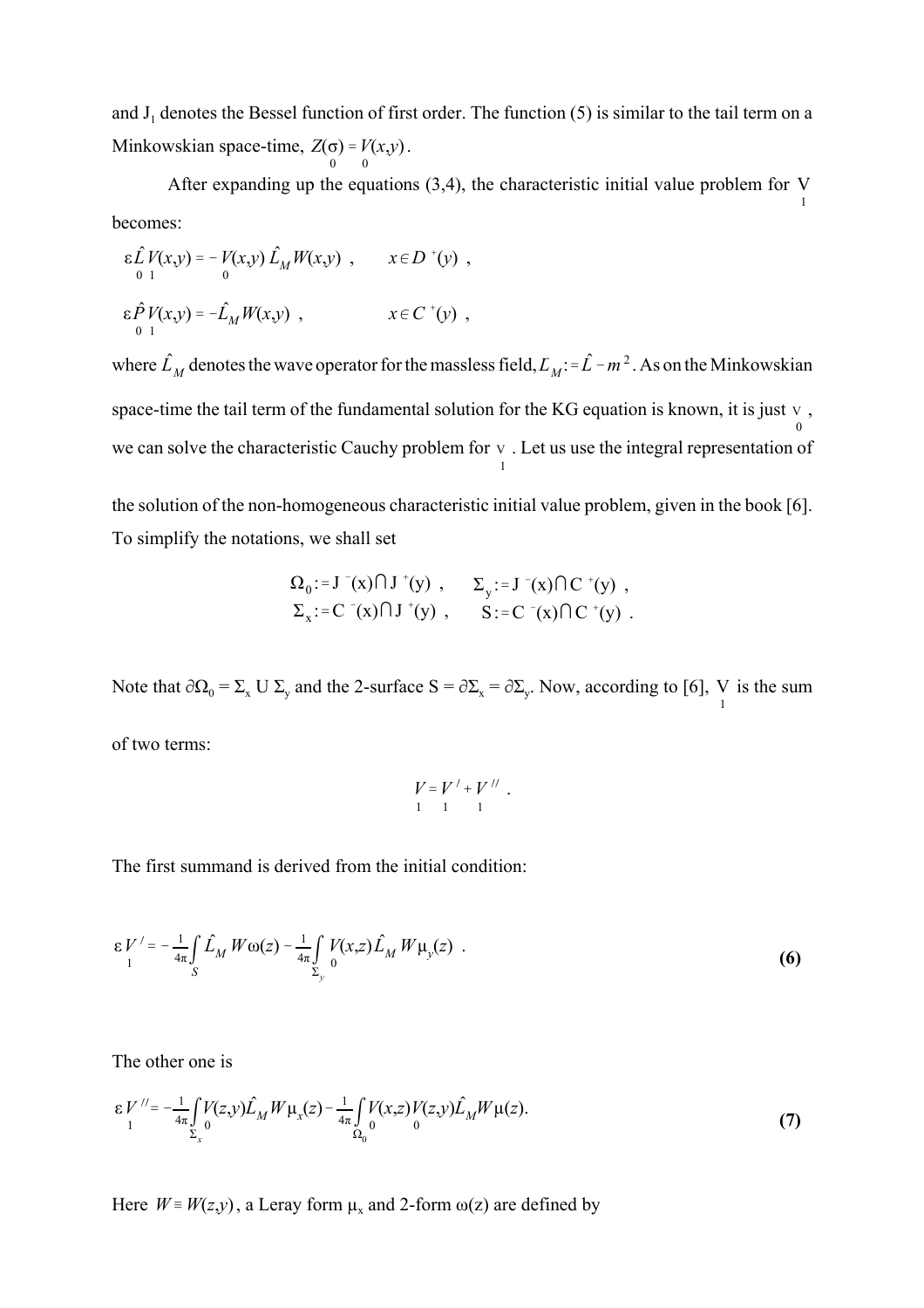$$
d\sigma(z,x) \wedge \mu_x(z) = d\sigma(z,y) \wedge d\sigma(z,x) \wedge \omega(z) = \mu(z)
$$

and  $\mu(z)$  is an invariant volume element. It clearly follows from (5-7) that  $V''$  and the second 1 integral in  $V'$  will vanish when  $m=0$ . This implies that the first integral in (6) is the tail term for 1

the massless field. It also coincides with the integral, calculated in the work [12].

However, in general case the integrals in (6,7) are cumbersome for the physical applications. In the next sections we shall consider a static metric, when the tail term of G will take more simple form and some physical conclusions will be possible.

#### 3. Fundamental solution in case of the static metric

In this section we shall discuss the fundamental solution in case of the special classes of static metric. We suppose that there exists a coordinate system, where the metric in question can be given by the line element as

$$
ds^2 = dx^{0^2} + g_{\alpha\beta} dx^{\alpha} dx^{\beta} . \qquad (8)
$$

Greek indices run from 1 to 3 and  $g_{\alpha\beta}$  depends on the space coordinates  $x^{\alpha}$ , only.

Usually the cosmological constant  $\Lambda$  is taken 0 and then such kind of metric does not describe real gravitational field, which must satisfy the Einstein field equations. But the method developed here should also be applicable to problems outside the gravitational physics (e.g., wave diffusion in non-homogeneous media). When one takes  $\Lambda \neq 0$ , the cosmological applications of (8) are possible.

We shall use the property of the metric  $(8)$ , that the corresponding regular term of the fundamental solution for the KG equation is simply found by means of the regular term of the fundamental solution for massless wave equation  $(V_M)$ . It simplifies the analyze of G because  $V_M$  has more elementary form, usually. For example, when  $V_M$  is known for the metric, conformal to the metric (8), that attribute can be used in case of the conformally invariant wave equation (1) ( $\xi=1/6$ ). When the metric depends on a small parameter and the perturbation technique is possible one can apply the mentioned relation, too.

Theorem. Let the metric of a pseudo-Riemannian space  $V^4$  be given by (8), and let x,y be the points in a causal domain  $\Omega \subset V^4$ . Then the regular part of the fundamental solution for the Klein-Gordon equation can be represented as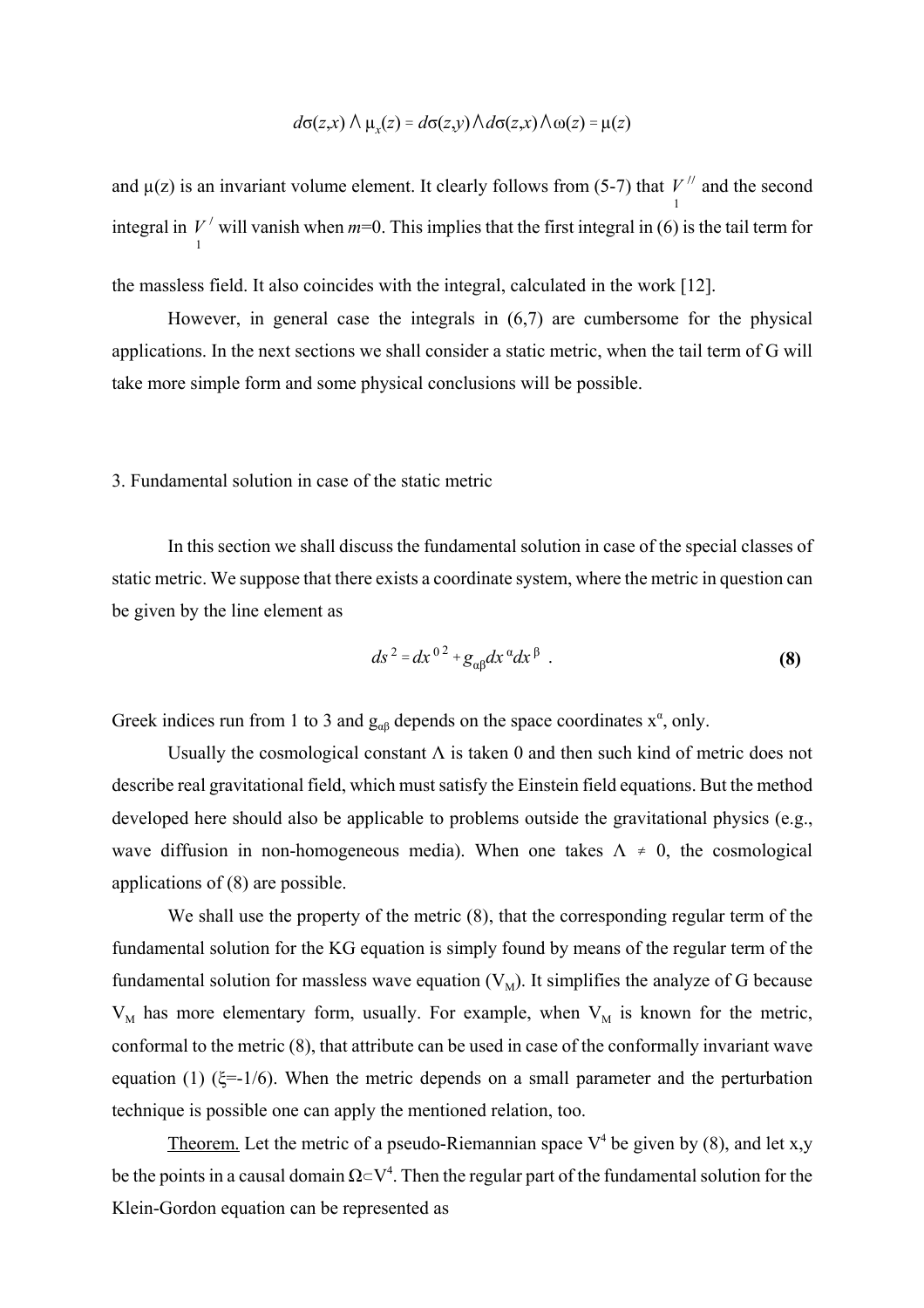$$
V(x,y) = W Z(\sigma) + V_M(x,y) + \int_{0}^{\sigma} \llbracket V_M(x,y) \rrbracket Z(\sigma - s) ds , \qquad (9)
$$

where  $\llbracket V(x,y) \rrbracket = V(x,y)_{|\sigma = s}$ .

The proof of the theorem is quite elementary if one notes that in case of the metric (8)  $\Box$   $\sigma$ and W do not depend on the time-coordinate  $x^0$ . Therefore they are independent of the choice of the hypersurface  $\sigma = s = \text{const} \ge 0$  and we can write

$$
\left[L_M W\right]_{|\sigma=0} = \hat{L}_M W \ .
$$

Using the transport equation (2) and the fact that  $V_M$  is the solution of the respective characteristic Cauchy problem,

$$
\hat{L}_M V_M = 0 \ , \ \forall \ x \in D^+(y) \ ; \qquad \hat{P} V_M = -\hat{L}_M W \ , \ \forall \ x \in C^+(y) \ ,
$$

it is possible to show that the right term in the expression (9) satisfies the differential equation (3) with the initial conditions (4). Therefore, by virtue of the uniqueness of the solution of the characteristic initial problem [6], (9) is the regular term of G for the KG equation. We should note that it is useful to realize the calculations in the coordinates  $x^0 = \sigma$ ,  $x^0 = x^\alpha$ .

To illustrate the potentialities of the solution (9), let us concern the Einstein universe. Taking into account that  $R = const$ , we can write the equation (1) as

$$
(\Box - \frac{1}{6}R + m^{*2}) G(x,y) = \delta^4(x,y) ,
$$

where we have used the notation  $m^{*2} = m^2 + (\xi + \frac{1}{\epsilon})R$ . As the Einstein universe is conformally 6 )*R*

flat, V<sub>M</sub>=0, and (9) gives us the known formula  $V = WZ(σ)$  with Z defined by (5), but m replaced by m\* (see, e.g.,[8]). The second demonstration about applications of (9) is the conformal perturbation of the background metric (8), when the line element can be given of the form

$$
ds^{2} = (1 + \varepsilon \Psi(x))(dx^{02} + g_{\alpha\beta}dx^{\alpha}dx^{\beta})
$$

and  $\varepsilon$  is a small parameter. As an example we shall turn to the weak static gravitational field in the next section.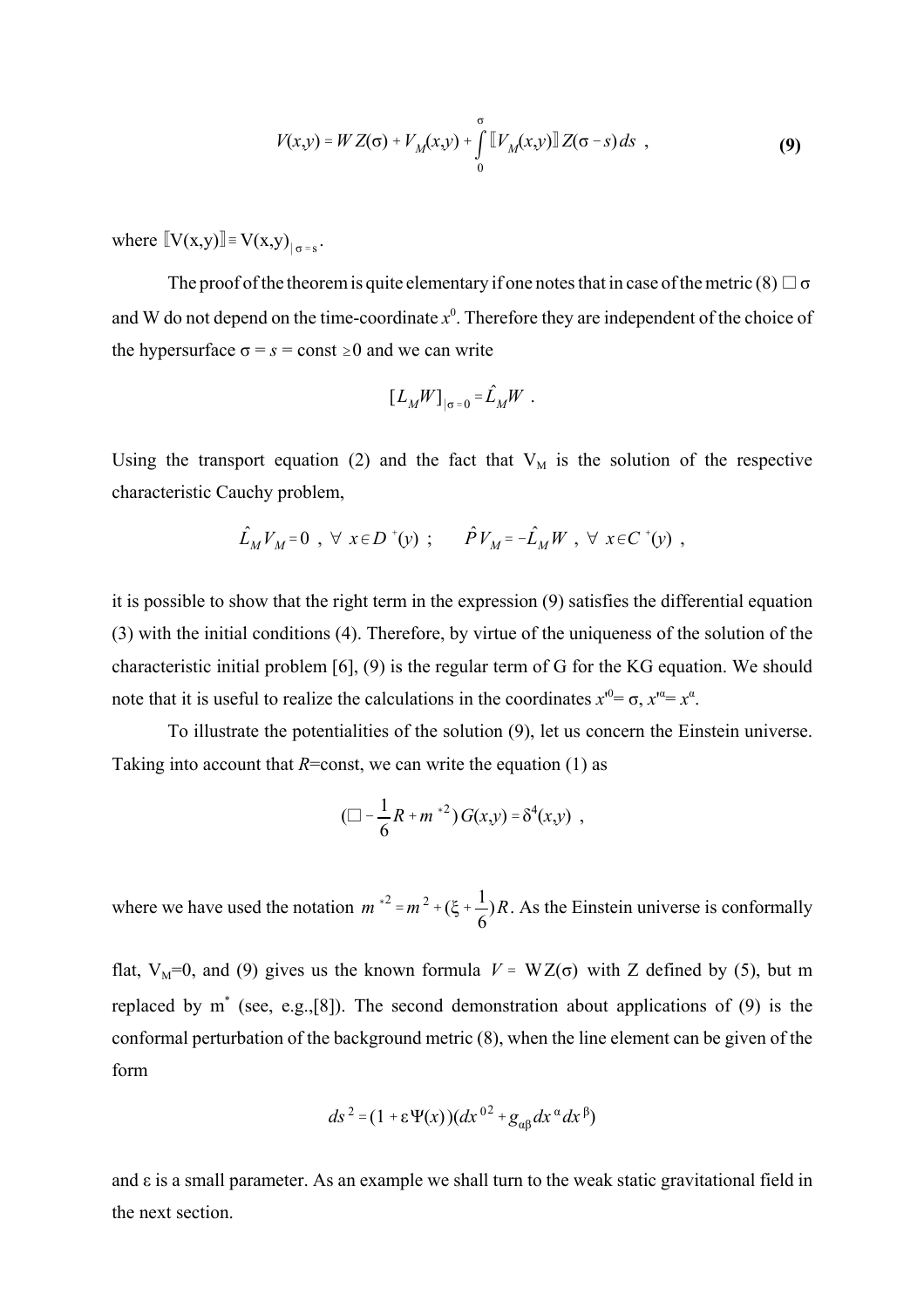# 4. Fundamental solution in a weak static gravitational field

Let us discuss a weak static gravitational field with the metric

$$
ds^{2} = (1 + 2\Psi(\vec{r}))[dx^{02} - (1 - 4\Psi(\vec{r}))d\vec{r}^{2}].
$$
 (10)

Here  $d\vec{r}^2$  is the metric of the Euclidean 3-space and  $\Psi(\vec{r})$  is the Newtonian potential, satisfying the equation

$$
\Delta \Psi(\vec{r}) = 4\pi \times \rho(\vec{r}) .
$$

 $\alpha$  is the gravitational constant,  $\rho$  - mass density and  $\Delta$  - the Laplacian belonging to the Euclidean 3-space. Here and in the following, linear terms in  $x$  will be taken into account, only. It is seen that (10) is conformal to the line element

$$
d\tilde{s}^2 = dx^{02} - (1 - 4\Psi(\vec{r}))d\vec{r}^2 , \qquad (11)
$$

which is evidently particular case of (8). Now we can do the conformal transformation in the equation (1):

$$
(\tilde{\Box} - \frac{1}{6}\tilde{R} + \tilde{C} + m^2)\tilde{G}(x,y) = \tilde{\delta}^4(x,y) .
$$

Here "~" denotes the quantities which refer to the metric (11) and  $\tilde{C} = (\xi + \frac{1}{\epsilon})R + 2m^2\Psi$ . 6  $(R + 2m<sup>2</sup>Ψ)$ 

According to the theorem, proposed in the previous section, one can write

$$
V(x,y) = \tilde{W} Z(\tilde{\sigma}) + \tilde{V}_M + \int_0^{\tilde{\sigma}} \left[ \tilde{V}_M \right] Z(\tilde{\sigma} - s) ds ,
$$

where  $\tilde{V}_{M}$  is the solution of the respective Cauchy problem:

$$
\tilde{L}_M \tilde{V}_M \equiv (\tilde{\Box} - \frac{1}{6} \tilde{R} + \tilde{C}) \tilde{V}_M = 0 , \qquad x \in D^+(y) ,
$$
  

$$
\tilde{P} \tilde{V}_M = -\tilde{L}_M \tilde{W} , \qquad x \in C^+(y) .
$$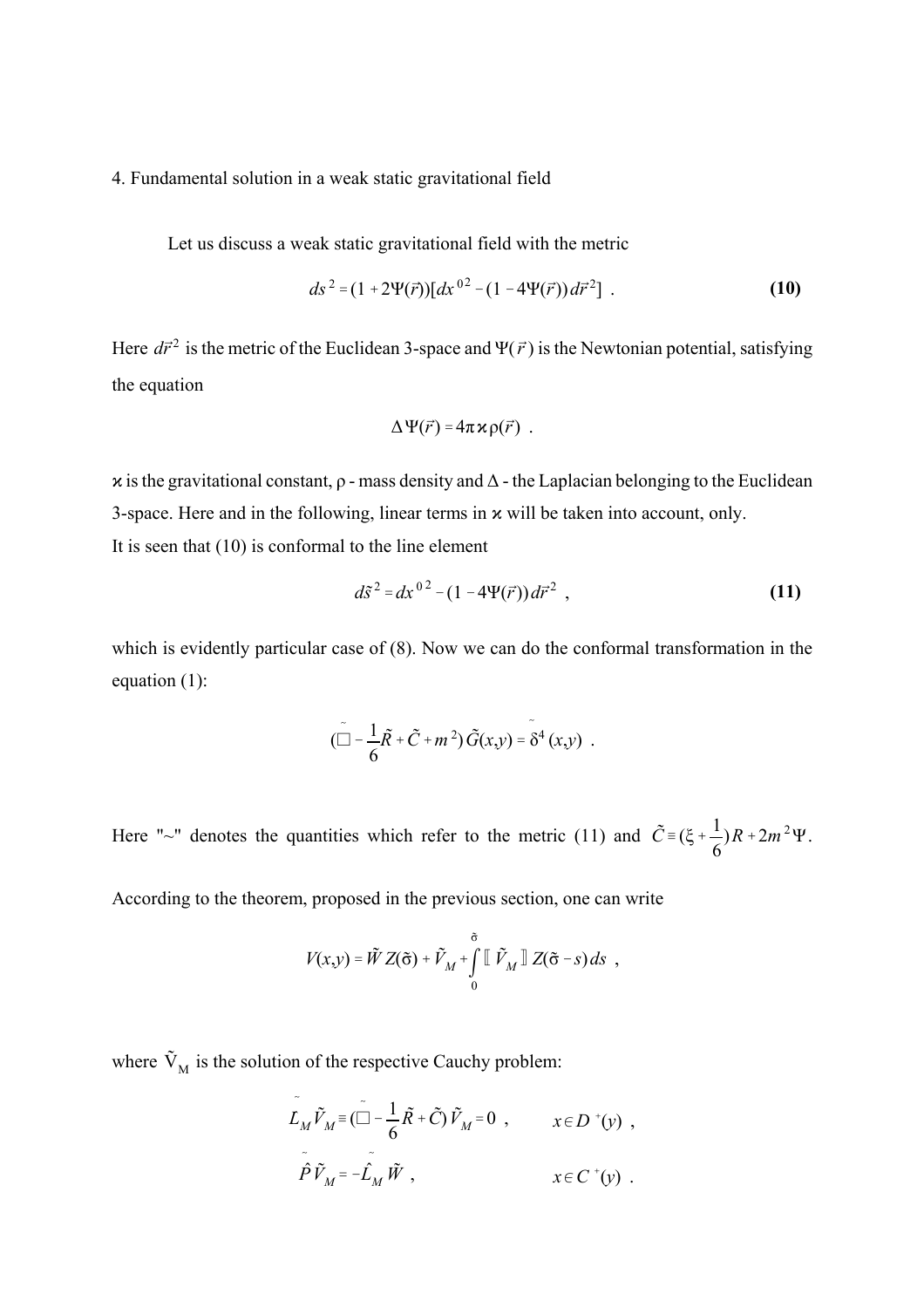Note that  $\tilde{R}$  and  $\tilde{C}$  are proportional to  $x$ , thus they are small of the first order. It makes possible to find  $\tilde{V}_{M}$  by the approximation method, proposed in the work [12] (see the section 2 of this paper, too).

It is known that under a conformal transformation of the metric there is a simple relation between the corresponding fundamental solutions [6]:

$$
G(x,y) = (1 + 2\Psi(x))^{-\frac{1}{2}} (1 + 2\Psi(y))^{-\frac{1}{2}} \tilde{G}(x,y).
$$
 (12)

Using the transformation direction (12) and relations between the quantities  $\tilde{\sigma}$ , W and  $\sigma$ , W, the regular part V can be expressed, in the first order in  $x$ , as the sum of two terms:

$$
V(x, y) = W Z(\sigma) + V^*(x, y) \tag{13}
$$

where the first is similar to the tail term on Minkowskian space-time. The other one can be written as

$$
V^*(x,y) = -\frac{\xi}{4\pi} \left\{ \int_S R \omega + \int_S^{\sigma} \left[ \int_R R \omega \right] Z(\sigma - s) ds \right\} + 2 \varkappa \left( \frac{1}{\sigma} M(\sigma, \vec{q}) \right)_{,x^0} + 2 \varkappa \int_S^{\sigma} \left( \frac{\sigma + q^2 + s}{s \sqrt{q^2 + 2s}} M(s, \vec{q}) \right)_{,s} Z(\sigma - s) ds
$$
 (14)

Here we use the notation  $\vec{q} = \vec{x} - \vec{y}$  and comma denotes the partial derivative. The calculations to obtain the expressions (13,14) are rather lengthy but not very complicated.

The quantity

$$
M(\sigma, \vec{q}) = \int_{\Sigma_y} \rho(\vec{x}^*) d\Sigma_0(\vec{x}^*)
$$
 (15)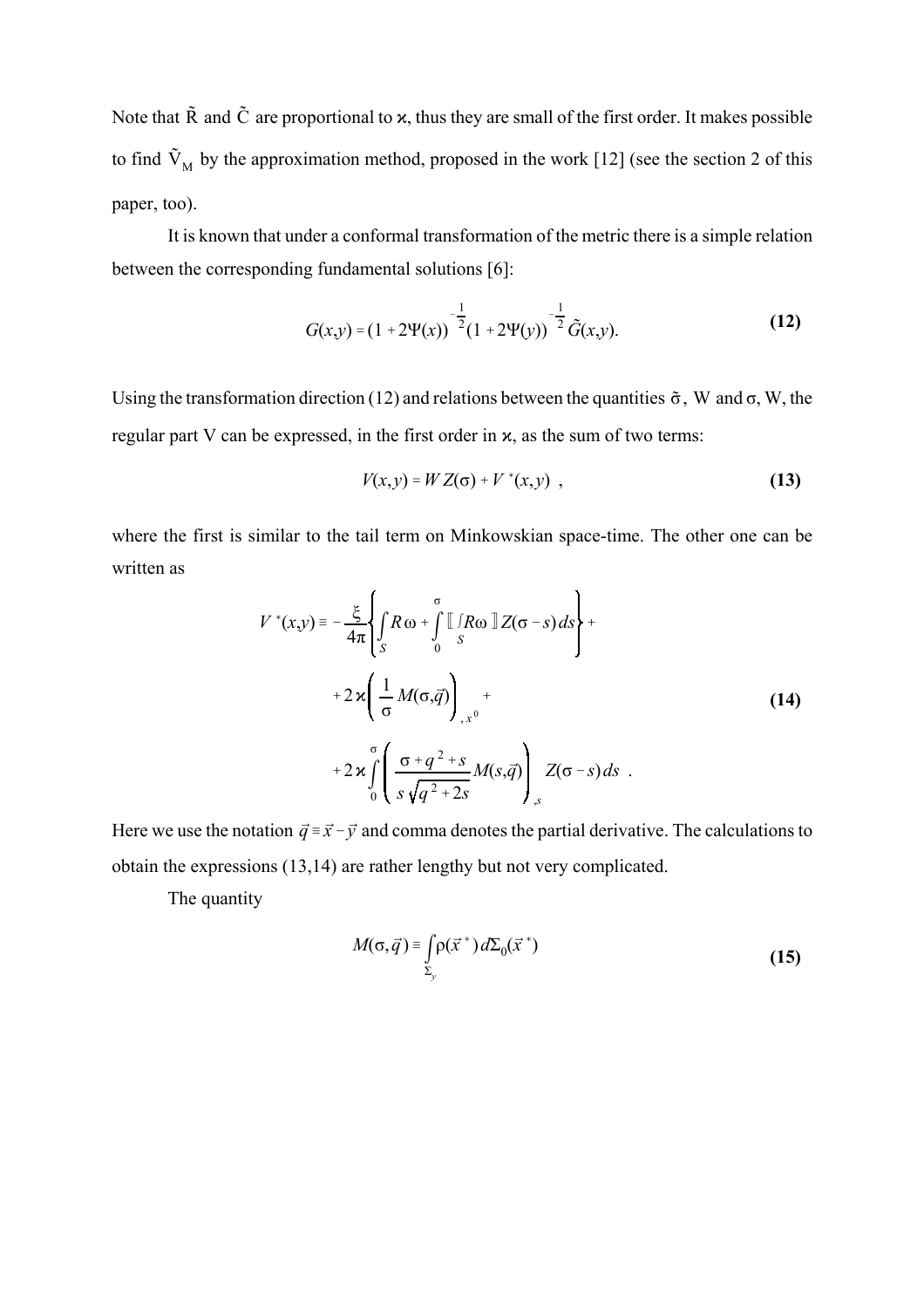is just that portion of the gravitating mass which stays inside the ellipsoid  $\Sigma_{y}$  = C<sup>+</sup>(y)  $\cap$  J<sup>-</sup>(x) (see the figure). d $\Sigma_{0}$ denotes the time-like component of the invariant surface element on  $\Sigma_{\rm v}$ . Note that the 2-surface  $S = C^+(y) \cap C^-(x)$  is the boundary of  $\Sigma_{\rm w}$ .

It should be pointed out that the first term on the right-hand side of (14) vanishes in case of minimal coupling of the gravitational and scalar fields  $(\xi=0)$ . The second summand in (14) coincides with the regular part of the fundamental solution for massless scalar field [14] and the last integral describes the special action of the gravitational field on the massive field.

It follows from  $(14,15)$  that V<sup>\*</sup> has



some properties similar to those of  $V_M$ . For example, when the source of the gravitational field is localized in a world-tube  $\Gamma$  (the region A on the figure) and the space-time region  $D = {x : x \in J^+(y), \Sigma_y \cap \Gamma = \emptyset}$ , then  $V^*(x,y)$  vanishes for every  $x \in D$ .

# 5. Point-mass approximation

The point-mass approximation for gravitational sources is applicable, if the space-like distances of the points x and y from the world-tube  $\Gamma$  are much greater that the space-like dimensions of Γ.

Let us now assume that the gravitational field is produced by a source A, concentrated at the point of the 3-space  $P^* = (\vec{x}^*)$ . In that case the condition  $0 \le q^0 < |\vec{q} - \vec{r}_0| + r_0$  corresponds to the region D, defined in the previous section. Here  $q^{0} = x^{0} - y^{0}$  and  $\vec{r}_{0} = \vec{x}^{*} - \vec{y}$ . Now it can be seen that V<sup>\*</sup> does not vanish at the point  $x = (x^0, \vec{x})$  for the time coordinates  $x^0 \ge y^0 + r_0^0 + |\vec{q} - \vec{r}_0|$ , only. Hence the tail term V<sup>\*</sup> delayed behind the singular impulse  $W\delta(\sigma)$  by a time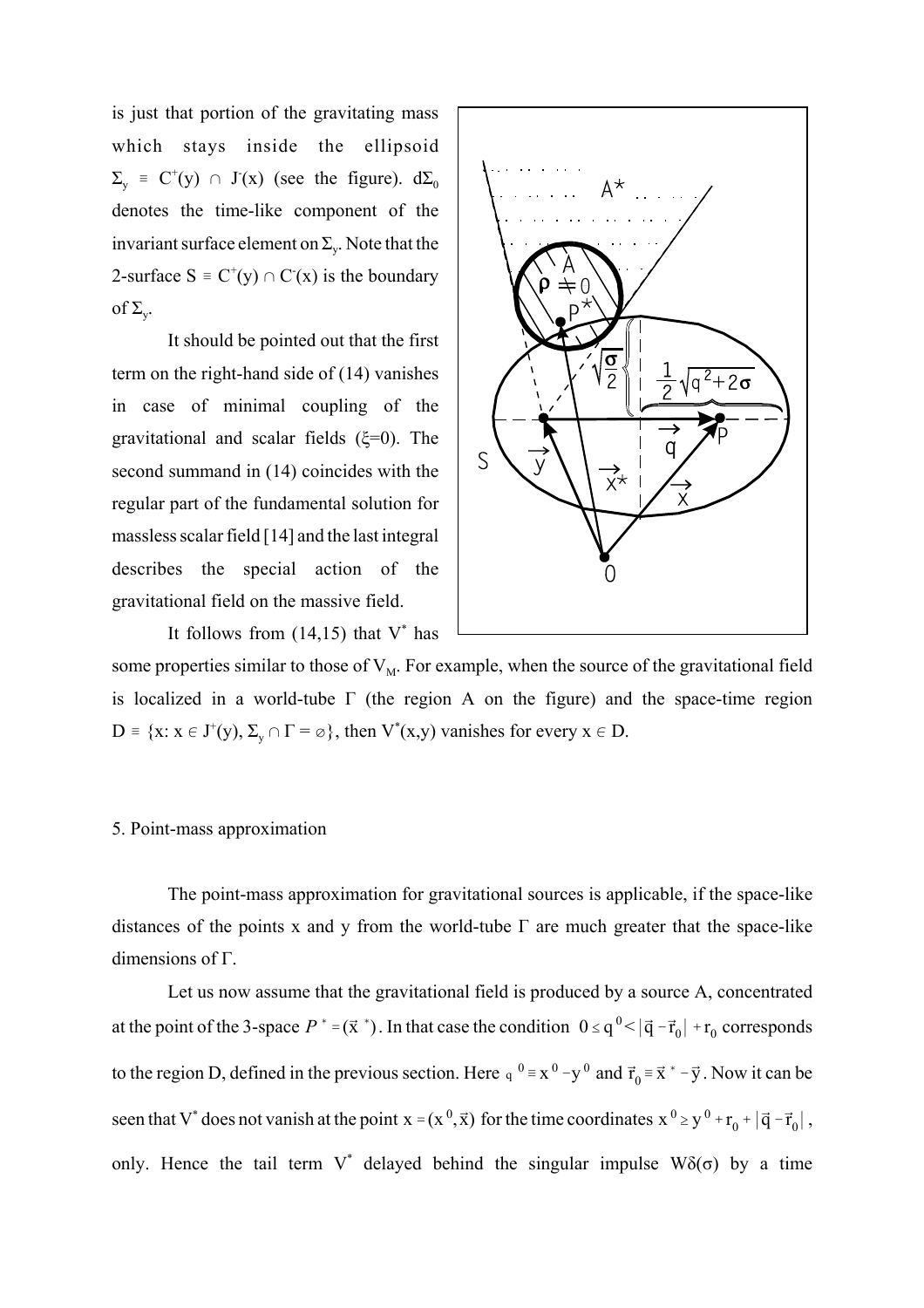$\Delta \tau = |\vec{q} - \vec{r}_0| + r_0 - q$ . The analogous result for the massless scalar field is obtained in the work [12] and for the electromagnetic field in the work [13].

At the instants  $q^0 > |\vec{q} - \vec{r}_0| + r_0$  we shall be limited to the minimal coupling of the gravitational and scalar fields ( $\xi=0$ ). It is evident that V<sup>\*</sup> takes the simple form when the point  $P = (\vec{x})$  lies inside the 3-space region  $\sigma_1 = \frac{1}{2} [(|\vec{q} - \vec{r}_0| + r_0)^2 - q^2] > 0$ . Note that the "line"  $\sigma_1 = 0$ 

corresponds to the "shadow" A\* of the source A on the figure, brought in the previous section. If  $P \in A^*$ , the point-mass approximation cannot be applied to (14).

When  $q^0 > |\vec{q} - \vec{r}_0| + r_0$  and  $\sigma_1 > 0$  the formulae (14) and (15) give:

$$
V^*(x,y) = -\kappa M q^0 \sigma^{-2} (2 + m^2 \sigma) +
$$
  
+  $\kappa M m^2 \int_{\sigma_1}^{\sigma} \frac{\sigma + q^2 + s}{s(\sigma - s) \sqrt{q^2 + 2s}} J_2(m \sqrt{2(\sigma - s)}) ds$ .

This leads to an interesting conclusion in  $\xi=0$  case: inside the space-time region  $|q^0\rangle |\vec{q}-\vec{r}_0|$  +  $r_0$ ,  $\sigma_1$  > 0 the structure of V<sup>\*</sup> depends on  $q^0$ ,  $\vec{q}$  and total mass *M*, only. The internal structure of the source A is of no consequence for this case.

#### References

- 1. DeWitt, B.S., Brehme, R.W. Annals of Physics. N.Y. 1960, 9, 220-259.
- 2. Roe, P.E. Nature. 1970, 227,154-156.
- 3. Günther, P. Huygens` Principle and Hyperbolic Equations. San Diego: Academic Press, 1988.
- 4. DeWitt, B.S. Dynamical Theory of Groups and Fields. New York: Gordon and Breach, 1965.
- 5. Гриб А.А., Мамаев С.Г., Мостепаненко В.М. Вакуумные квантовые эффекты в сильных полях. 2-е изд., М.: Энергоатомиздат, 1988.
- 6. Friedlander, F.G. The Wave Equation on a Curved Space-Time. Cambridge: Cambridge University Press, 1975.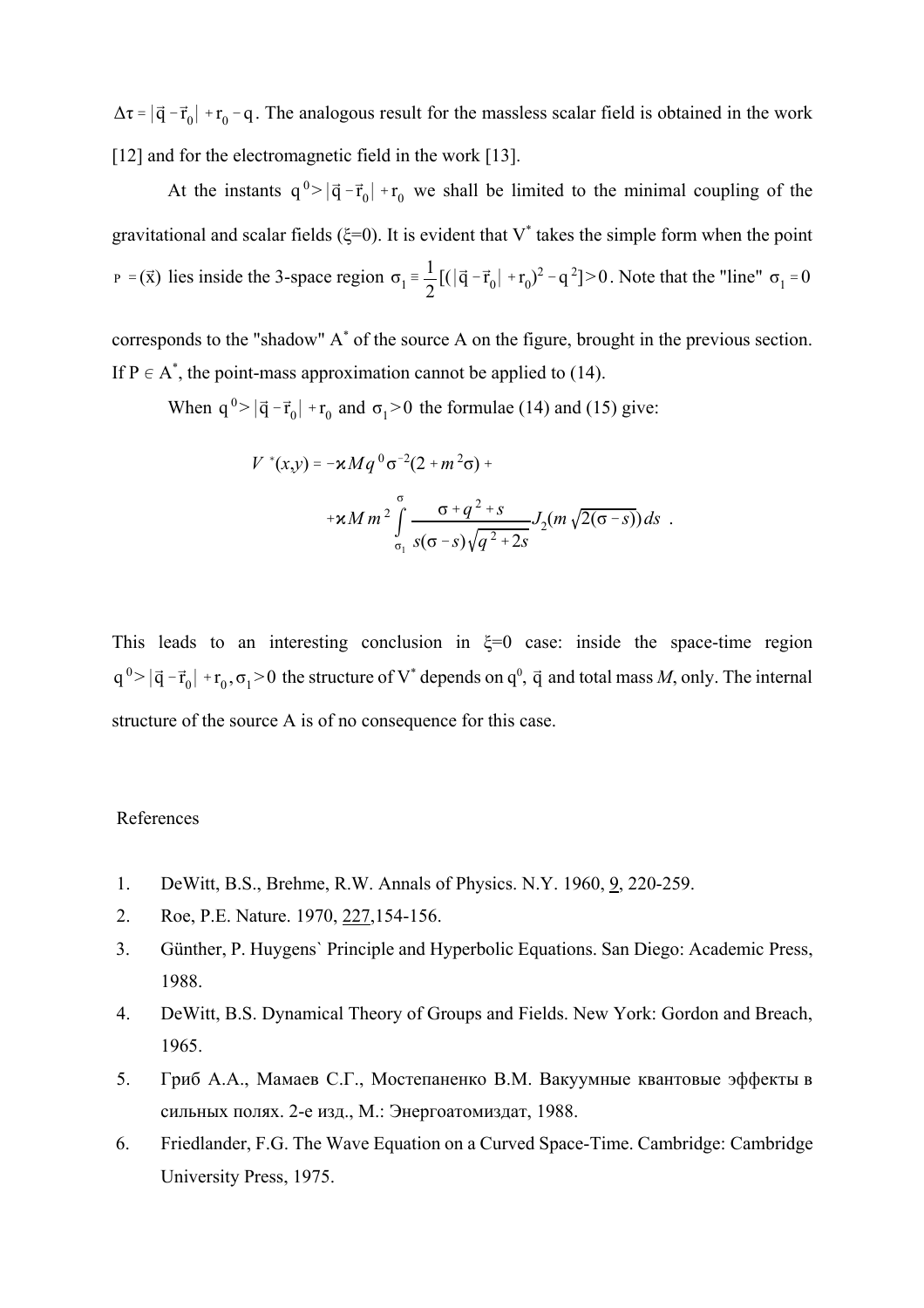- 7. Hadamard, J. Lectures on Cauchy's Problem in Linear Partial Differential Equations. New Haven: Yale University Press 1923.
- 8. Манкин Р.Й. Тез. докл. II Всес. сем. "Точные решения уравнений гравитационного поля и их физическая интерпретация." Тарту, 26.-28.янв. 1988.г. Тарту: ТГУ, 1988, 106-108.
- 9. John, R.W. Astron. Nachr. 1987, 308, 9-26.
- 10. DeWitt, C.M., DeWitt, B.S. Physics. 1964, 1, 3-20.
- 11. John, R.W. Math. Nachr. 1974, 60, 109-129.
- 12. Mankin, R. Proc. Acad. Sci. of the Estonian SSR. Phys. Math. 1983, 32, 351-358.
- 13. Mankin, R., Sauga, A. Transactions of the Institute of Physics of the Estonian Acad. Sci. 1989, 65, 41-54.
- 14. Mankin, R., Piir, I. Proc. Acad. Sci. of the Estonian SSR. Phys. Math. 1983, 32, 157-164.

Chair of physics, Tallinn Pedagogical University, Narva mnt.25, Tallinn, Estonia EE0101

Chair of physics, Tallinn Technical University, Ehitajate tee 5, Tallinn, Estonia EE0108

# KOVARIANTSE KLEIN-GORDONI VÕRRANDI RETARDEERITUD GREENI FUNKTSIOON

#### R.Mankin, A.Sauga

Teatud klassi staatiliste meetrikate korral on tuletatud lihtne seos kovariantse Klein-Gordoni vôrrandi ja vastava ilma massita välja vôrrandi fundamentaallahendite (Greeni funktsioonide) vahel. Toetudes saadud tulemustele, on leitud Klein-Gordoni vôrrandi retardeeritud Greeni funktsioon nôrga gravitatsioonivälja lähenduses ja analüüsitud selle môningaid globaalseid omadusi.

# РЕТАРДИРОВАННАЯ ФУНКЦИЯ ГРИНА КОВАРИАНТНОГО УРАВНЕНИЯ КЛЕЙНА-ГОРДОНА

Р.Манкин, А.Сауга

Показано, что в случае определенного класса статических метрик существует простая связь между фундаментальным решением (функции Грина) ковариантного уравнения Клейна-Гордона и фундаментальным решением волнового уравнения для безмассового поля. На основе найденного результата получено выражение для